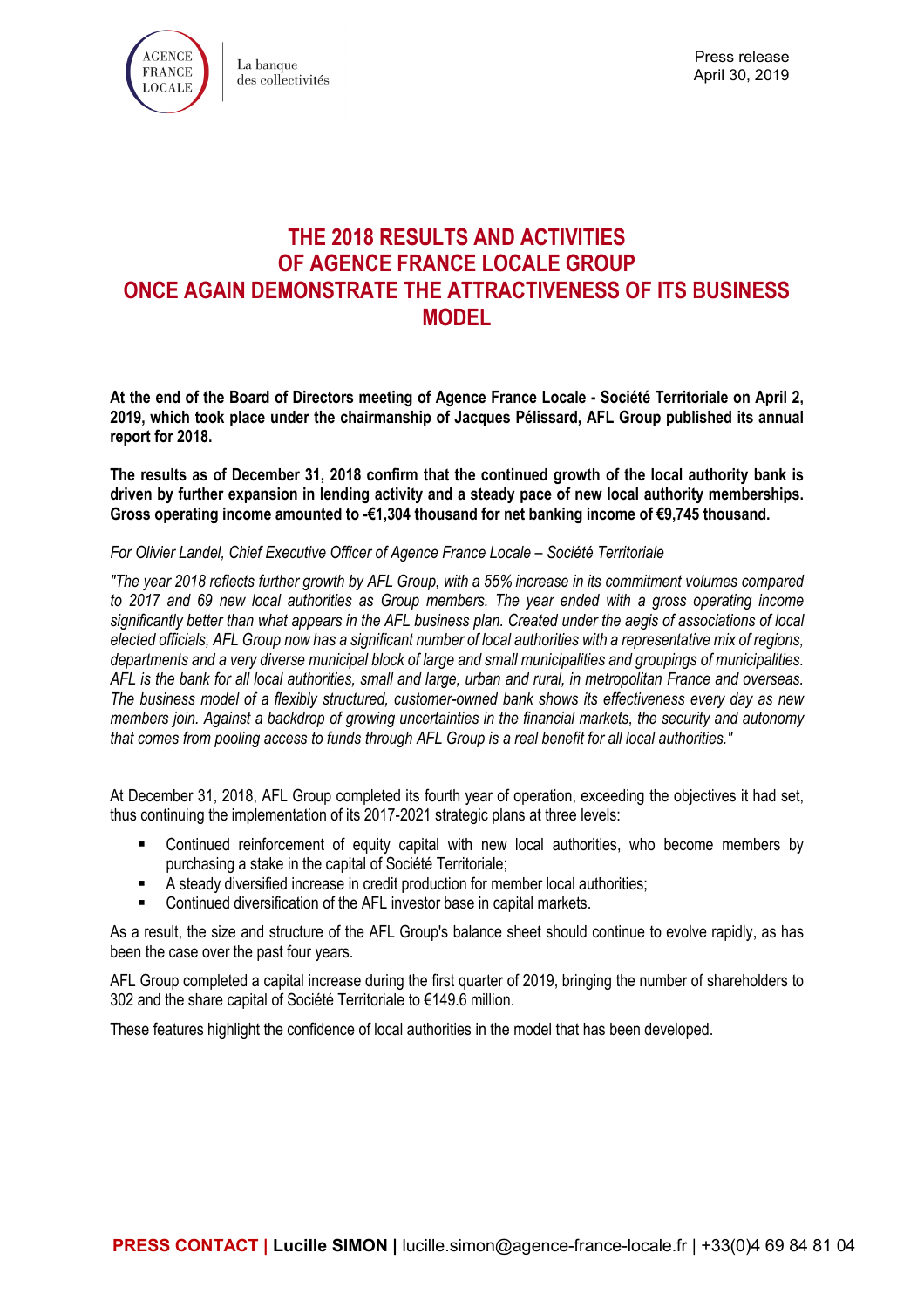

#### **Four new capital increases were made during 2018:**

- 69 local authorities of all categories throughout the country joined AFL Group, bringing the total number of shareholders to 292 and contributing to a rapid and balanced spread of the model throughout the country;
- As of December 31, 2018, the AFL Group's paid-up capital totaled  $\epsilon$ 145.9 million and the committed capital, €163.5 million.

| Figures in $f$ thousands                     | <b>Number</b> | <b>Committed</b><br>capital | Paid-up | <b>Voting powers</b> |
|----------------------------------------------|---------------|-----------------------------|---------|----------------------|
| Region                                       | $\mathcal{P}$ | 13,239                      | 13,239  | 9.07%                |
| <b>Department</b>                            | 8             | 25,630                      | 16,796  | 11.51%               |
| <b>Municipality</b>                          | 214           | 45,402                      | 39,961  | 27.39%               |
| <b>EPCI</b> (groupings of<br>municipalities) | 68            | 79.226                      | 75,909  | 52.03%               |
| <b>Including Metropolis</b>                  | 12            | 64,007                      | 63,367  | 43.43%               |
| Territorial public entities                  | 4             | 4,292                       | 2,872   | 1.97%                |
| Urban communities                            | 5             | 3,414                       | 3,414   | 2.34%                |
| Suburban communities                         | 18            | 6,302                       | 5,183   | 3.55%                |
| Municipality communities                     | 29            | 1,163                       | 1,074   | 0.74%                |
| Total                                        | 292           | 163,496                     | 145,905 | 100%                 |

AFL Group local authority members by category as of December 31, 2018

## **Total outstanding loans amounted to €2,596 million as of December 31, 2018, compared to €1,670 million as of December 31, 2017:**

- Medium- and long-term credit production for the year amounted to €831.4 million for 166 loan agreements;
- Since AFL Group began operations, total production of medium- and long-term loans has increased to €2,439.6 million as of December 31, 2018, compared to €1,608.3 million as of December 31, 2017;
- New credit commitments with member local authorities stood at  $\epsilon$ 1,053.2 million for 2018, compared to €722.5 million for 2017;
- AFL Group's outstanding loans, including the AFL's purchases of loans from other credit institutions as of December 31, 2018, stood at €2,595.6 million, of which €2,229.9 million was made available and €365.6 million in financing commitments, compared with €1,430.8 million and €238.8 million respectively as of December 31, 2017.

#### **AFL Group raised €625 million on the bond market through long-term issues in 2018:**

- At the beginning of the 2018 financial year, two 10- and 15-year issues were launched in the form of private placements for amounts, respectively, of €25 million and €100 million, at a margin of 25 basis points above the curve of French government bonds (OATs);
- On June 12, 2018, a public issue of €500 million with a maturity of ten years was conducted at a margin of 30 basis points above the OAT curve;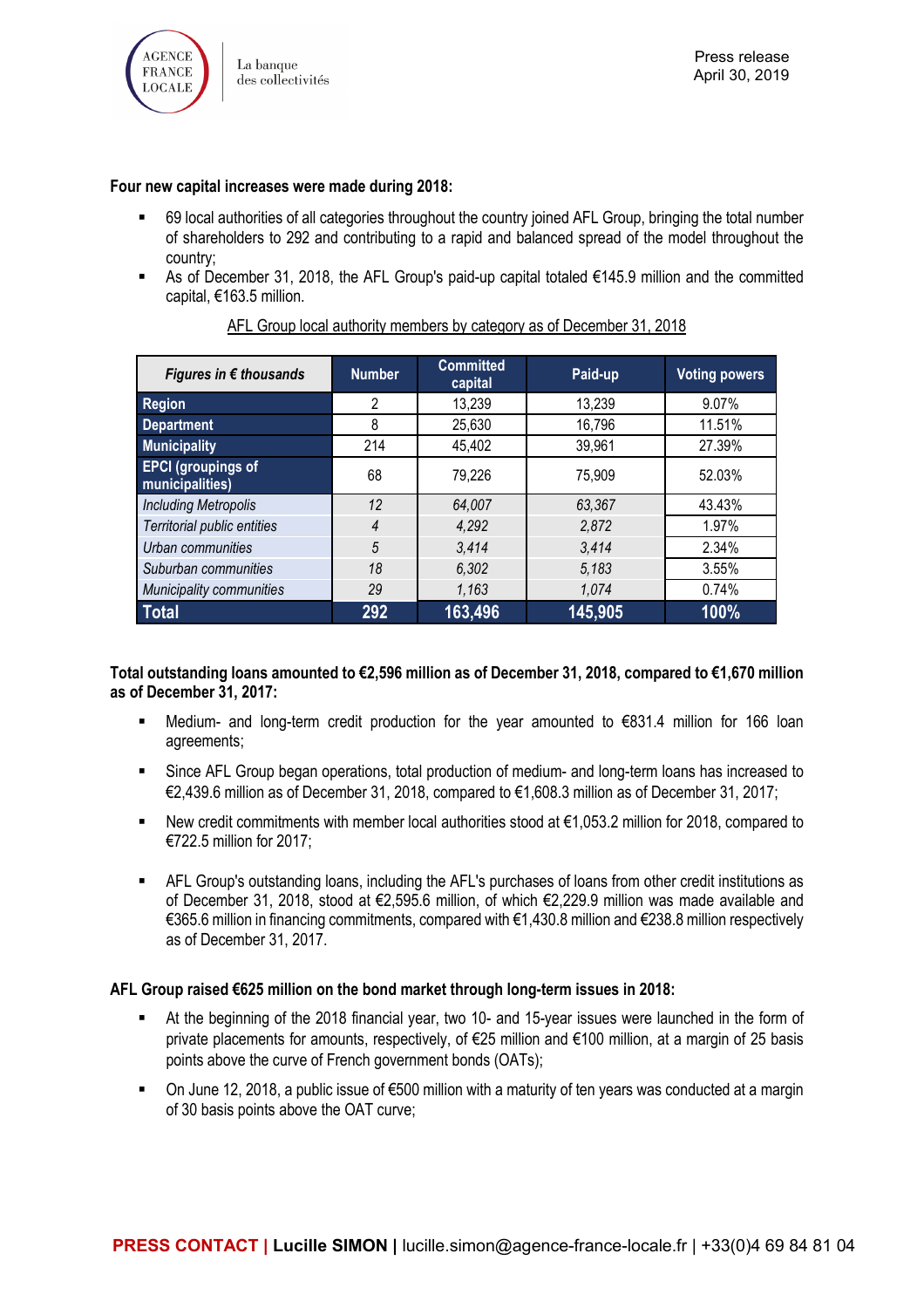

 These three issues were well received by investors, once again demonstrating their confidence in the AFL Group model, its development trajectory since April 2015 and, more broadly, the credit quality of the French local authorities sector.

#### **The increase in outstanding loans and control of expenses gave AFL Group negative gross operating income of €1,304 thousand under IFRS and a net loss of €1,705K after consideration of the cost of risk under IFRS 9 and deferred tax assets:**

- Net banking income for financial year 2018 stood at €9,745 thousand, compared to €10,722 thousand in 2017, characterized by non-recurring capital gains on the sale of securities of €4,494 thousand;
- The net interest margin increased in relation to outstanding loans to €7,853 thousand, compared to €6,301 thousand as of December 31, 2017;
- Operating expenses were controlled at €9,054 thousand, compared to €8,653 thousand in 2017, a year that had been characterized by a reversal of provisions for risks and expenses of €488 thousand.

## **Significant events since the balance sheet date**

At the balance sheet date, AFL Group carried out a capital increase that ended on February 27, 2019, which resulted in an additional €13.9 million in committed capital for a total of €177.3 million and paid-up capital of €149.6 million. This capital increase, the nineteenth since the creation of AFL Group, during which the Occitanie region joined Société Territoriale, reinforced the achievement of the AFL Group's deployment goals for the territory for 2019.

# **AFL Group consolidated income under IFRS**

2018 marks another significant increase in AFL Group's results, in line with the Group's growth trajectory in its 2017-2021 strategic plans. This increase in income reflects the good revenue generation momentum from the AFL Group's lending activity since 2015 (when it began operations), which is measured in particular by the increase in the portfolio of outstanding loans granted to local authorities.

At the end of 2018, net banking income generated by the activity amounted to €9,745 thousand, compared to €10,722 thousand as of December 31, 2017, a year that had been characterized by non-recurring capital gains on the sale of securities of €4,494 thousand. Net banking income for 2018 mainly corresponds to an interest margin of €7,853 thousand, an increase of 20% compared to the €6,552 made last year, net capital gains on the sale of investment securities of €1,636 thousand, commission income of €162 thousand and net income from hedge accounting of -€4 thousand.

The interest margin of  $\epsilon$ 7,853 thousand originates from three items:

- Firstly, income related to the loan portfolio at €7,667 thousand, once restated for their hedges, which increased significantly compared with income of €6,552 thousand at December 31, 2017;
- Secondly, income related to the management of the liquidity reserve, of -€3,332 thousand, compared to -€2,702 as of December 31, 2017, due to interest rates deeply anchored in negative territory; and
- Finally, interest charges on debt and the cost of collateral, which for the reasons indicated above, represent a source of income of €3,518 thousand once the income from its hedging has been taken into account, compared to €2,953 thousand as of December 31, 2017.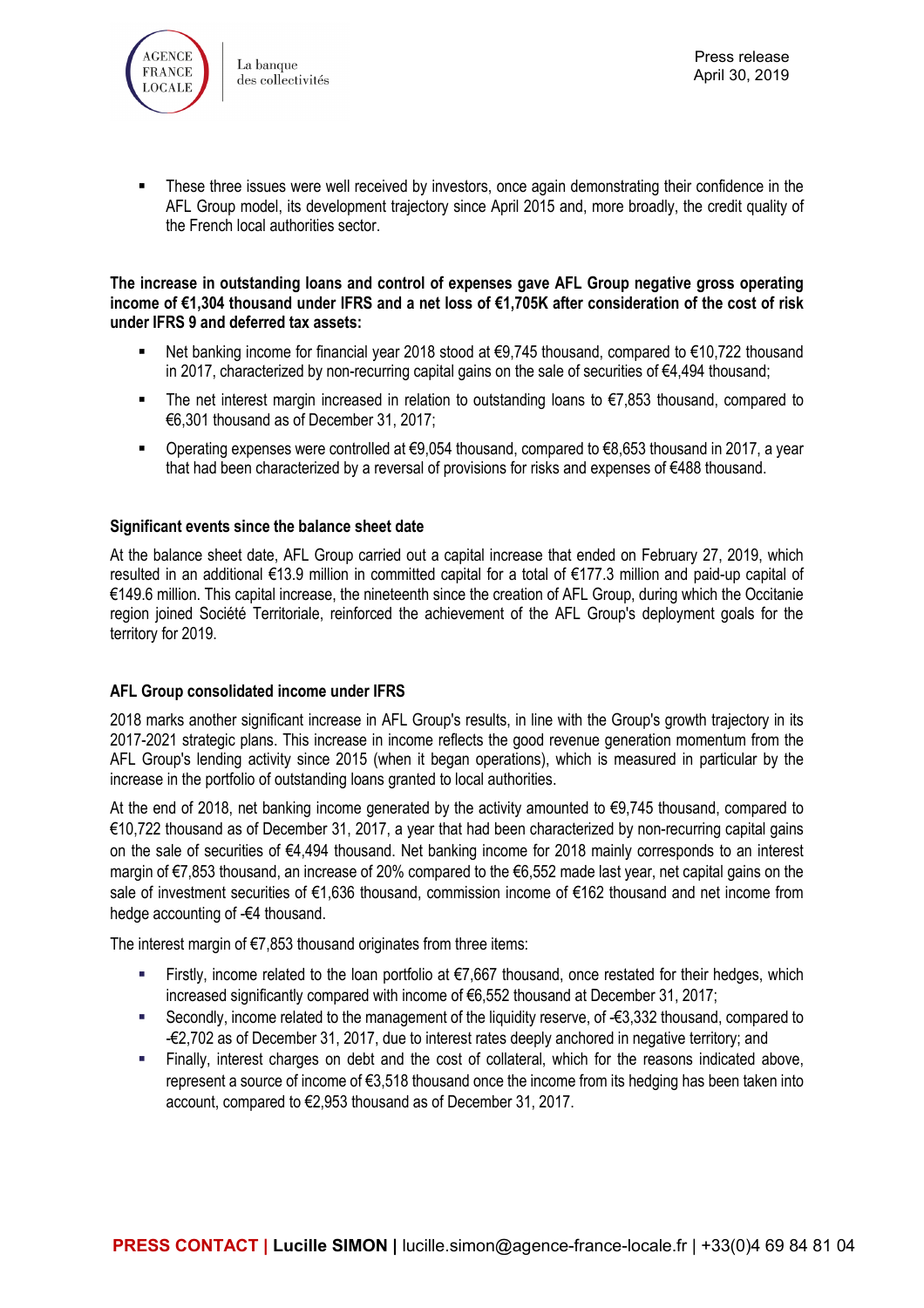

Capital gains on securities at fair value through other comprehensive income, for €863 thousand, relate to the management of the liquidity reserve portfolio over the period. These sales led concurrently to the cancellation of interest rate hedges for €773 thousand, generating net overall capital gains of €1,636 thousand for the period.

Net income from hedge accounting was -€4,000. This represents the sum of the fair-value differences of hedged items and their hedging. Of these differences, -€269 thousand relates to valuation differential charges for instruments classified as macro-hedges and €265 thousand relates to proceeds from valuations of instruments classified as micro-hedges. There are still unrealized differences in valuations between the hedged items and the hedging instruments, one of whose components comes from a market practice that results in the admission of a valuation mismatch between hedging instruments collateralized daily and discounted on an Eonia curve and instruments discounted on a Euribor curve. According to IFRS, this causes a hedge ineffectiveness to be recognized in the income statement. It should be noted, however, that this is an unrealized result.

At December 31, 2018, general operating expenses were €9,054 thousand against €8,653 thousand the previous year. These expenses amounted to €4,799 thousand in personnel costs compared to €4,835 thousand in 2017. General operating expenses also include administrative expenses, which amounted to €4,255 thousand versus €3,831 thousand as of December 31, 2017. It should be noted that administrative expenses for 2017 included a reversal of provision for risks and charges of €488 thousand. Excluding this exceptional item, administrative expenses are stable from one year to the next.

At the end of the financial year, depreciation and amortization amounted to €1,995 thousand compared to €1,914 thousand as of December 31, 2017, an increase of 4.2% corresponding to AFL's continued investment in the infrastructure of its information system.

The financial year ended December 31, 2018 had a gross operating loss of €1,304 thousand compared to €156 thousand as of December 31, 2017, a year which, as indicated above, was marked by capital gains on the sale of securities of a non-recurring amount of €4,494 thousand.

The first application of IFRS 9 and its new provisioning model led to the recognition of €191 thousand in impairments over the financial year resulting almost exclusively from the increase in the securities portfolio, even though no credit risk occurred over the period.

Tax losses recognized over the year did not give rise to the activation of any deferred taxes.

After accounting for a deferred tax expense of €209 thousand, the year ended December 31, 2018 ended with net income of -€1,705 thousand, compared to €423 thousand in the previous financial year.

At December 31, 2018, the net interest margin covered 87% of AFL Group's current operating expenses, excluding depreciation.

#### **AFL Group balance sheet and financial structure**

AFL Group has a sound financial structure: prudential capital was €115.6 million at December 31, 2018, which corresponds to a Basel III solvency ratio, on a consolidated basis, based on the standard method (Common Equity Tier 1 – CET1) of 18.89% for a regulatory limit of 9.878% and an internal limit of 12.5%. The AFL Group thus has a comfortable margin to continue the rapid growth of its credit activities while maintaining a robust financial structure.

Risk-weighted assets, which reflect the quality of the AFL Group's assets, stood at €612.1 million, broken down as follows:

| $\blacksquare$ Credit risk                                                                                                                                                                                                                                                                                                                                                        | : €593.8 million            |
|-----------------------------------------------------------------------------------------------------------------------------------------------------------------------------------------------------------------------------------------------------------------------------------------------------------------------------------------------------------------------------------|-----------------------------|
| • Operational risk                                                                                                                                                                                                                                                                                                                                                                | ∶€18.2 million              |
| $\bigcap$ $\bigcup$ $\bigcup$ $\bigcup$ $\bigcup$ $\bigcup$ $\bigcap$ $\bigcup$ $\bigcap$ $\bigcup$ $\bigcap$ $\bigcup$ $\bigcap$ $\bigcup$ $\bigcap$ $\bigcap$ $\bigcap$ $\bigcap$ $\bigcap$ $\bigcap$ $\bigcap$ $\bigcap$ $\bigcap$ $\bigcap$ $\bigcap$ $\bigcap$ $\bigcap$ $\bigcap$ $\bigcap$ $\bigcap$ $\bigcap$ $\bigcap$ $\bigcap$ $\bigcap$ $\bigcap$ $\bigcap$ $\bigcap$ | $\sim$ $\sim$ $\sim$ $\sim$ |

Credit valuation adjustment (CVA) risk : €0.1 million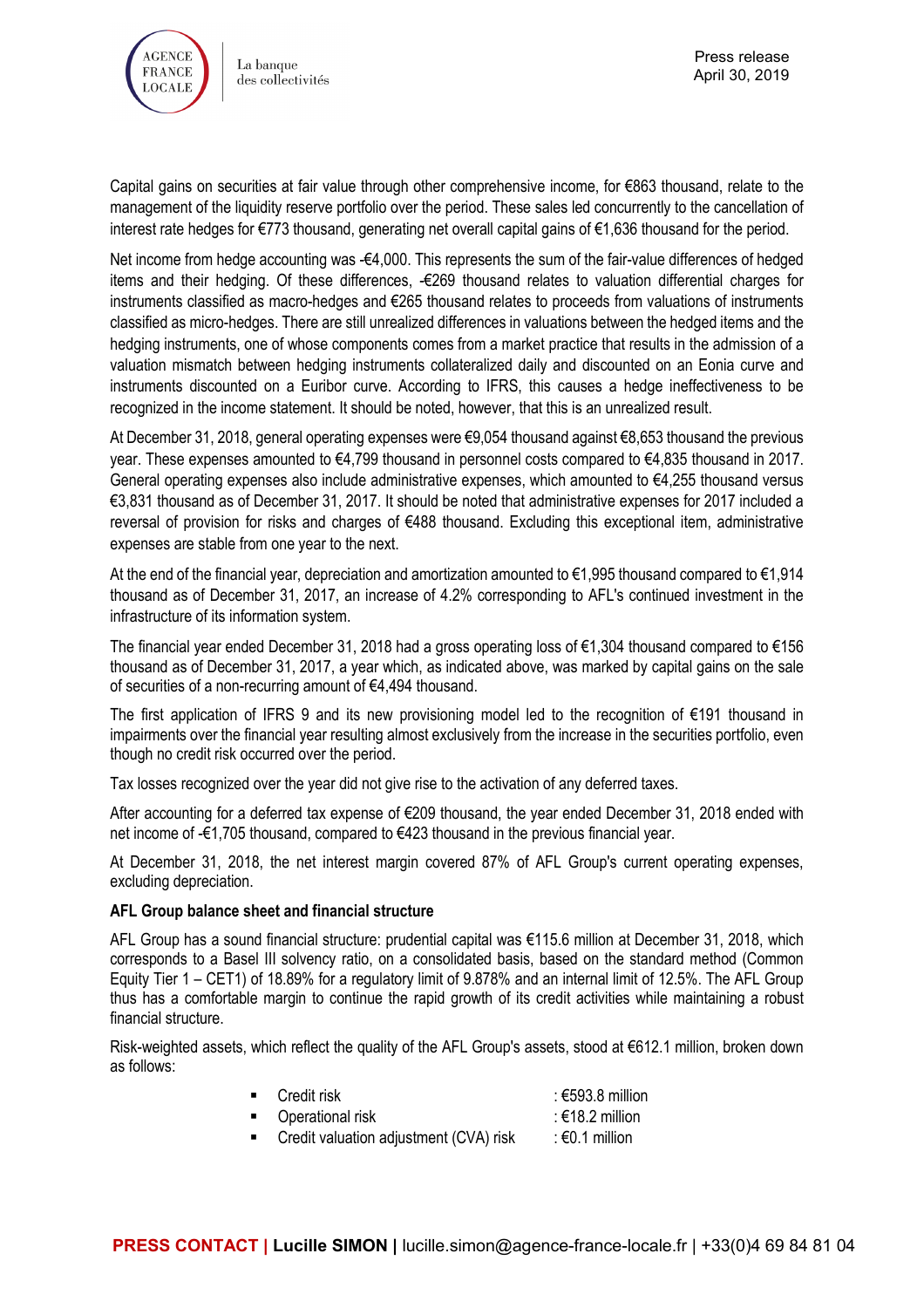

According to AFL Group, the impact of the first-time application of IFRS 9 on the CET1 ratio is not considered to be significant at January 1, the effective date of the standard.

The leverage ratio stood at 3.28%.

In addition, a very comfortable liquidity position allows AFL Group to pursue its operational activities and withstand a liquidity shock. As of December 31, 2018, the LCR ratio was 627% and the NSFR ratio 166%.

# **AFL rating as of December 31, 2018**

AFL Group, via AFL, has a high rating:

|                   | Moody's        |
|-------------------|----------------|
| Long-term rating  | Aa3            |
| Outlook           | Stable         |
| Short-term rating | $P-1$          |
| Updated           | March 20, 2019 |

## **AFL Group outlook**

The AFL Group's main objective is to maintain a steady rate of new memberships by local authorities in order to facilitate the creation of an outstanding loan whose revenue covers the Group's expenses, in line with the 2017- 2021 strategic plans.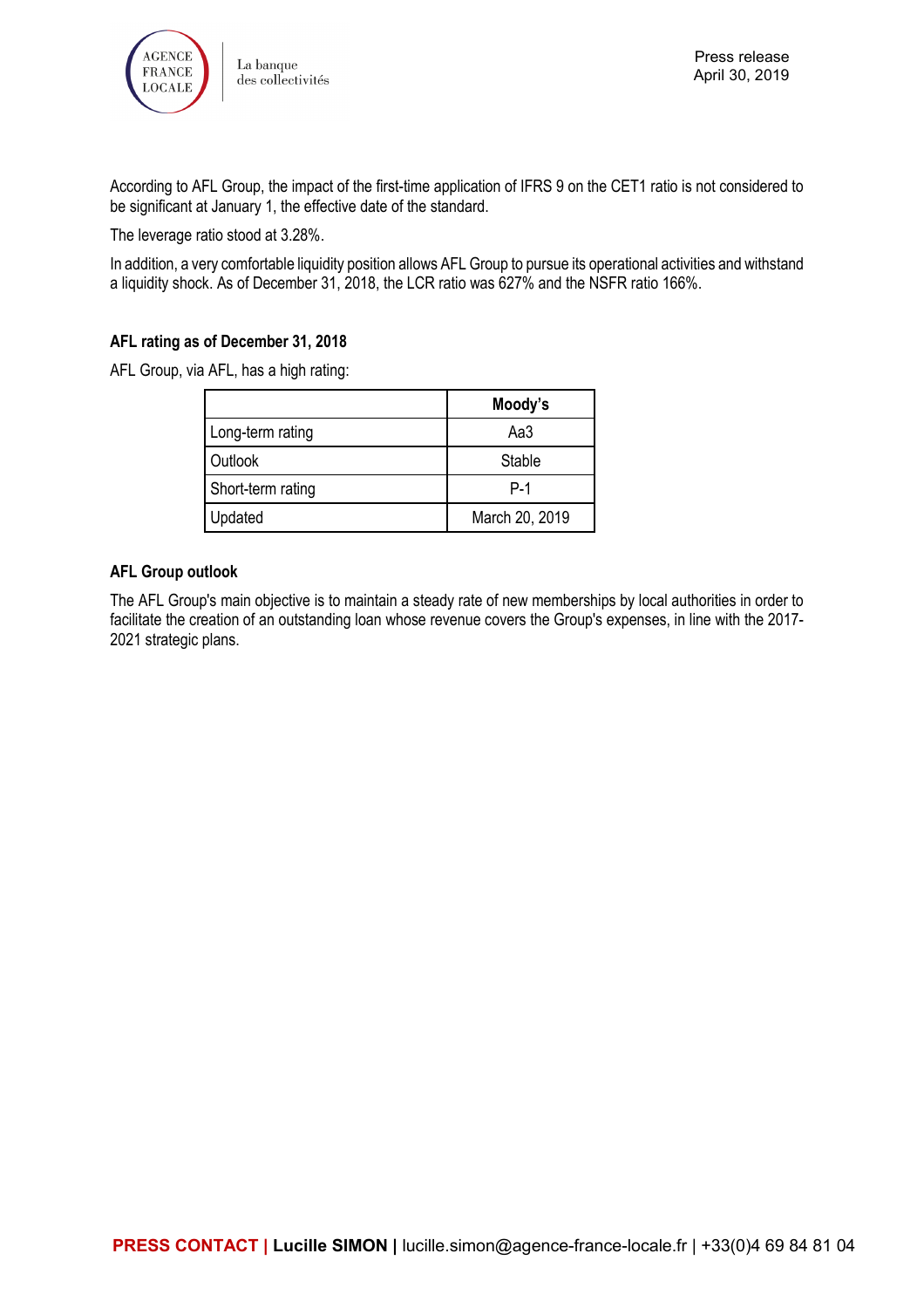

# **Income statement as of December 31, 2018 (consolidated IFRS)**

| $(\epsilon$ thousands)                                                           |           | 12/31/2018 12/31/2017 |
|----------------------------------------------------------------------------------|-----------|-----------------------|
| Interest and similar income                                                      | 64,387    | 38,342                |
| Interest and similar expenses                                                    | (56, 534) | (31, 789)             |
| Commissions (income)                                                             | 289       | 73                    |
| Commissions (expense)                                                            | (127)     | (95)                  |
| Net gains (losses) on financial instrument at fair value through profit or loss  | 868       | 141                   |
| Net gains (losses) on financial instruments at fair value through equity         | 863       | 4,051                 |
| Income on other activities                                                       |           |                       |
| Expenses on other activities                                                     |           |                       |
| net banking income                                                               | 9,745     | 10,722                |
| General operating expenses                                                       | (9,054)   | (8,653)               |
| Net depreciation, amortization and impairments of tangible and intangible assets | (1,995)   | (1, 914)              |
| <b>GROSS OPERATING INCOME</b>                                                    | (1, 304)  | 156                   |
| Cost of risk                                                                     | (191)     |                       |
| <b>OPERATING INCOME</b>                                                          | (1, 495)  | 156                   |
| Net gains and losses on other assets                                             |           |                       |
| <b>PRETAX INCOME</b>                                                             | (1, 495)  | 156                   |
| Income tax                                                                       | (209)     | (579)                 |
| <b>NET INCOME</b>                                                                | (1,705)   | (423)                 |
| Non-controlling interests                                                        |           |                       |
| <b>NET INCOME GROUP SHARE</b>                                                    | (1,705)   | (423)                 |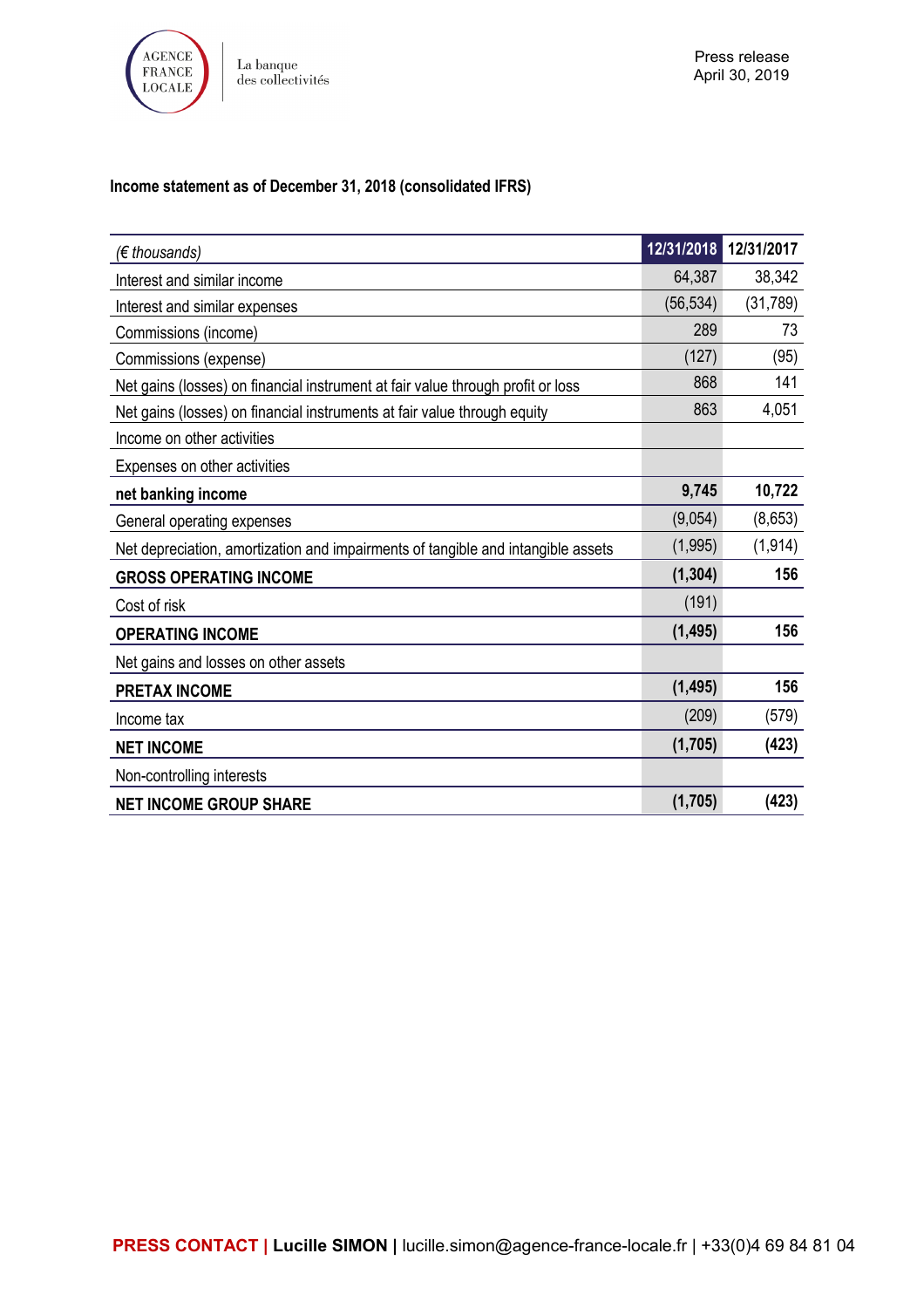

# **Balance sheet as at 31 December 2018 (consolidated IFRS)**

# **Assets at December 31, 2018**

| $(\epsilon$ thousands)                                               | 12/31/2018 | 12/31/2017 |
|----------------------------------------------------------------------|------------|------------|
| Funds and central banks                                              | 121,650    | 420,351    |
| Financial assets at fair value through profit or loss                | 26,299     | 13,711     |
| Hedging derivative instruments                                       | 44,661     | 15,629     |
| Financial assets at fair value through equity                        | 502,487    |            |
| Available-for-sale financial assets                                  |            | 363,554    |
| Securities at amortized cost                                         | 179,501    |            |
| Loans and receivables due from credit institutions at amortized cost | 111,217    | 213,433    |
| Loans and advances to customers at amortized cost                    | 2,229,911  | 1,430,829  |
| Revaluation adjustment on interest rate hedged portfolios            | 1,873      |            |
| Held-to-maturity financial assets                                    |            |            |
| Held-to-maturity financial assets                                    | 43         | 25         |
| Current tax assets                                                   | 5,691      | 5,330      |
| Deferred tax assets Accruals and other assets                        | 349        | 68,657     |
| Leases and rentals with option to purchase                           |            |            |
| Operating lease                                                      |            |            |
| Intangible assets                                                    | 3,290      | 4,689      |
| Property, plant and equipment                                        | 2,514      | 471        |
| Goodwill                                                             |            |            |
| <b>TOTAL ASSETS</b>                                                  | 3,229,487  | 2,536,678  |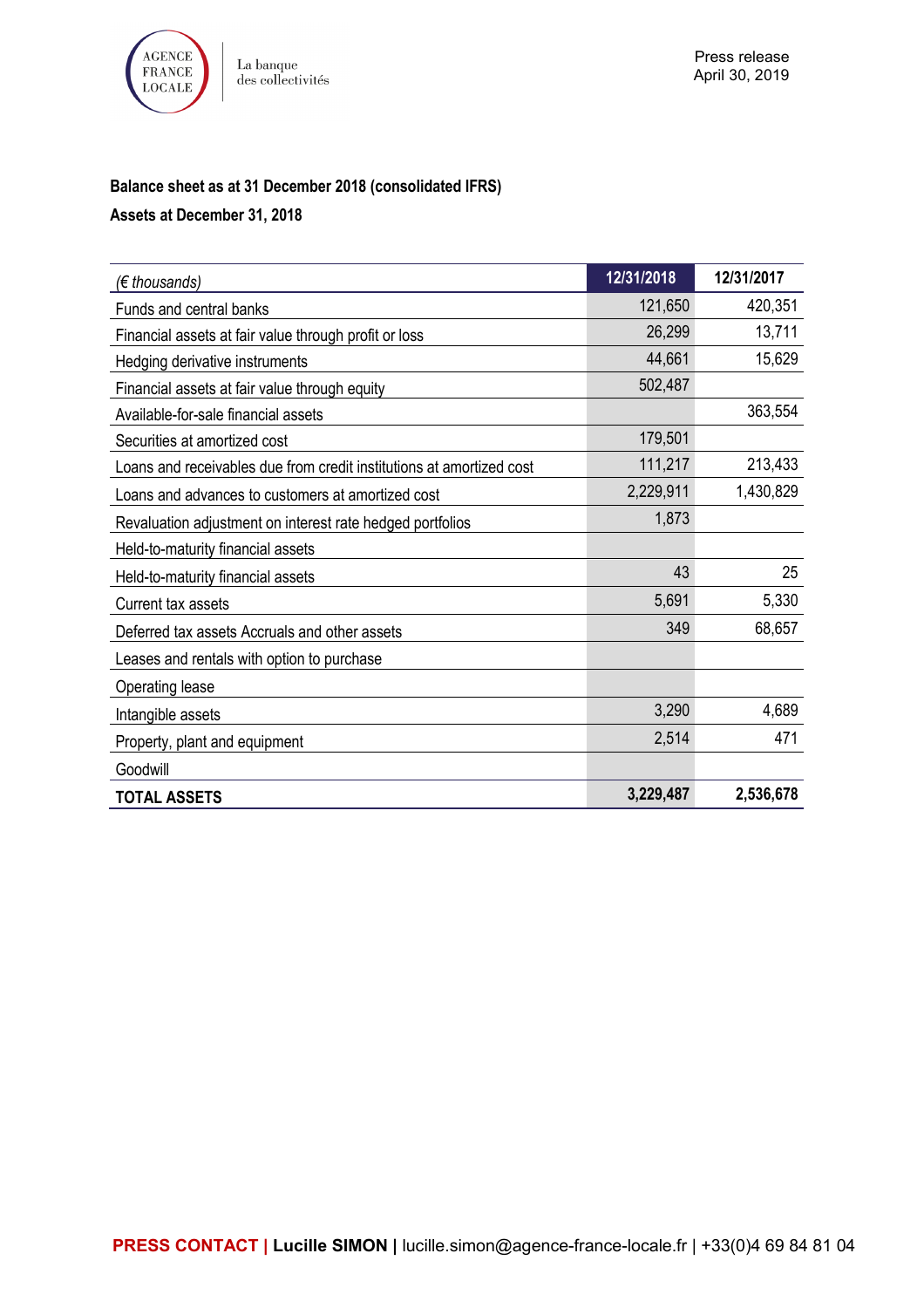

# **Liabilities at December 31, 2018**

| $(\epsilon$ thousands)                                     | 12/31/2018 | 12/31/2017 |
|------------------------------------------------------------|------------|------------|
| Central banks                                              | 755        | 368        |
| Financial liabilities at fair value through profit or loss | 26,747     | 14,267     |
| Hedging derivative instruments                             | 78,300     | 61,841     |
| Debt securities                                            | 2,996,909  | 2,335,802  |
| Due to credit institutions and similar institutions        | 9          |            |
| Due to customers                                           |            |            |
| Revaluation adjustment on interest rate hedged portfolios  |            | 963        |
| <b>Current tax liabilities</b>                             |            |            |
| Deferred tax liabilities                                   |            | 278        |
| Accruals and other liabilities                             | 2,260      | 2,172      |
| Provisions                                                 | 23         | 19         |
| Subordinated debt                                          |            | 0          |
| <b>Equity</b>                                              | 124,485    | 120,968    |
| <b>Equity, Group share</b>                                 | 124,485    | 120,968    |
| Share capital and reserves                                 | 145,905    | 138,500    |
| <b>Consolidated reserves</b>                               | (18, 305)  | (17,665)   |
| Revaluation reserve                                        |            |            |
| Gains and losses recognized directly in equity             | (1, 411)   | 557        |
| results for the year                                       | (1,705)    | (423)      |
| <b>Non-controlling interests</b>                           |            |            |
| <b>Total Liabilities</b>                                   | 3,229,487  | 2,536,678  |

*The AFL Management Board approved the AFL annual financial statements on March 13, 2019. The AFL Supervisory Board which met under the chairmanship of Jacques Pélissard on April 2, 2019 reviewed and approved AFL's annual financial statements.* 

*The Board of Directors of AFL-ST (Société Territoriale) which met under the chairmanship of Jacques Pélissard on April 2, 2019, approved the financial statements of the parent company (Société Territoriale) and the consolidated financial statements of the Group.*

*The auditing procedures for the annual and consolidated financial statements were conducted by the Statutory Auditors. The audit reports for the certification of the financial statements have been issued.*

*This press release may contain certain forward-looking statements. Although the AFL Group believes that these statements are based on reasonable assumptions as of the date of this press release, they are inherently subject to risks and uncertainties that may cause actual results to differ from those indicated or implied in these statements.*